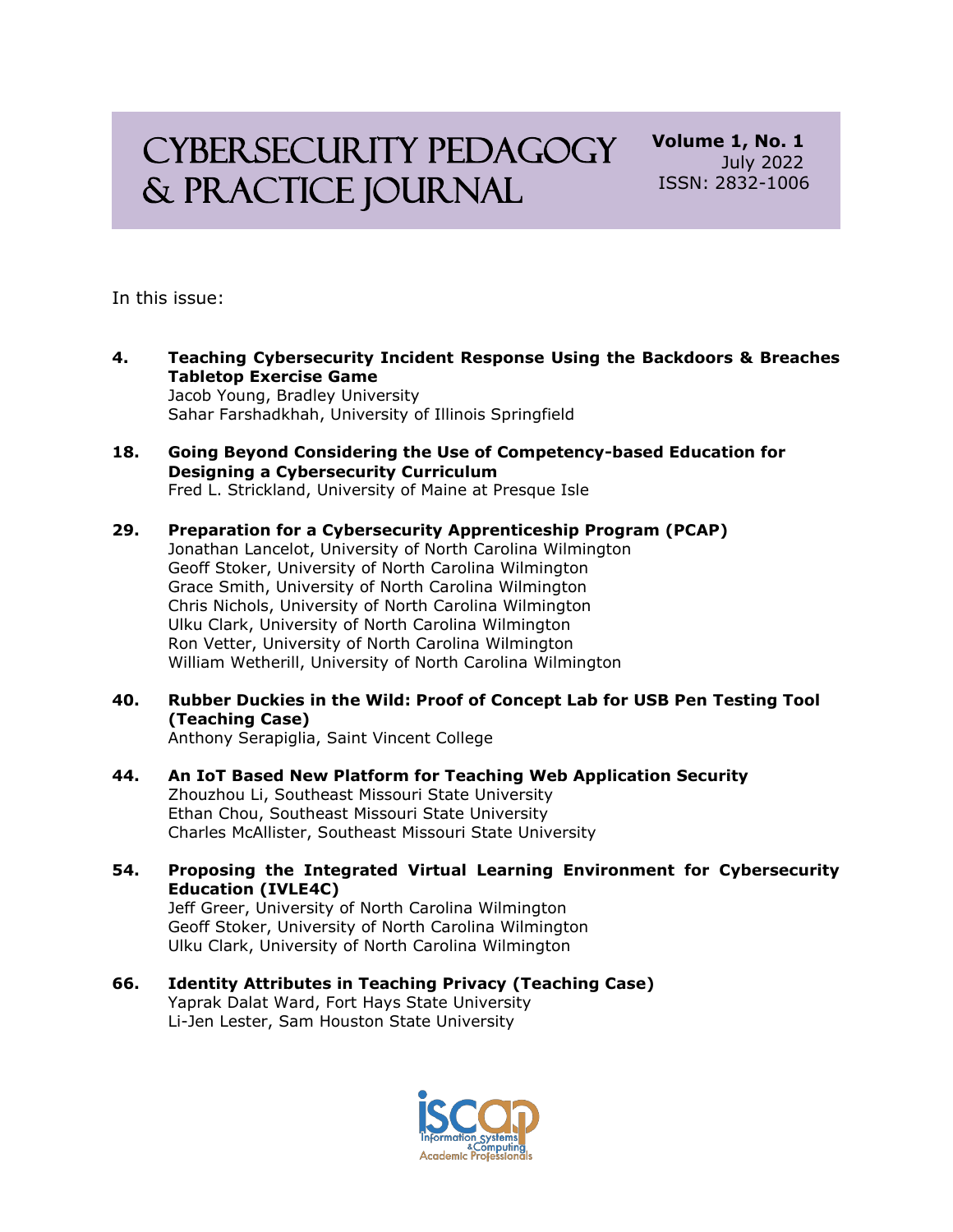The **Cybersecurity Pedagogy and Practice Journal** (**CPPJ**) is a double-blind peerreviewed academic journal published by **ISCAP** (Information Systems and Computing Academic Professionals). Publishing frequency is two times per year. The first year of publication was 2022.

CPPJ is published online (https://cppj.info). Our sister publication, the proceedings of the ISCAP Conference (https://proc.iscap.info) features all papers, panels, workshops, and presentations from the conference.

The journal acceptance review process involves a minimum of three double-blind peer reviews, where both the reviewer is not aware of the identities of the authors and the authors are not aware of the identities of the reviewers. The initial reviews happen before the ISCAP conference. At that point papers are divided into award papers (top 15%), and other accepted proceedings papers. The other accepted proceedings papers are subjected to a second round of blind peer review to establish whether they will be accepted to the journal or not. Those papers that are deemed of sufficient quality are accepted for publication in the CPPJ journal. Currently the target acceptance rate for the journal is under 35%.

Questions should be addressed to the editor at [editorcppj@iscap.us](mailto:editorcppj@iscap.us) or the publisher at [publisher@iscap.us.](mailto:publisher@iscap.us) Special thanks to members of ISCAP who perform the editorial and review processes for CPPJ.

#### **2022 ISCAP Board of Directors**

Eric Breimer Siena College President

Jeff Cummings Univ of NC Wilmington Vice President

Jennifer Breese Penn State University Director

RJ Podeschi Millikin University Director

Anthony Serapiglia St. Vincent College Director/2022 Conf Chair

Amy Connolly James Madison University Director

Michael Smith Georgia Institute of Technology Director/Secretary

Xihui "Paul" Zhang University of North Alabama Director/JISE Editor

Jeffry Babb West Texas A&M Past President/ Curriculum Chair

Niki Kunene Eastern CT St Univ Director/Treasurer

Tom Janicki Univ of NC Wilmington Director / Meeting Facilitator

Copyright © 2022 by Information Systems and Computing Academic Professionals (ISCAP). Permission to make digital or hard copies of all or part of this journal for personal or classroom use is granted without fee provided that the copies are not made or distributed for profit or commercial use. All copies must bear this notice and full citation. Permission from the Editor is required to post to servers, redistribute to lists, or utilize in a for-profit or commercial use. Permission requests should be sent to editorcppg@iscap.us.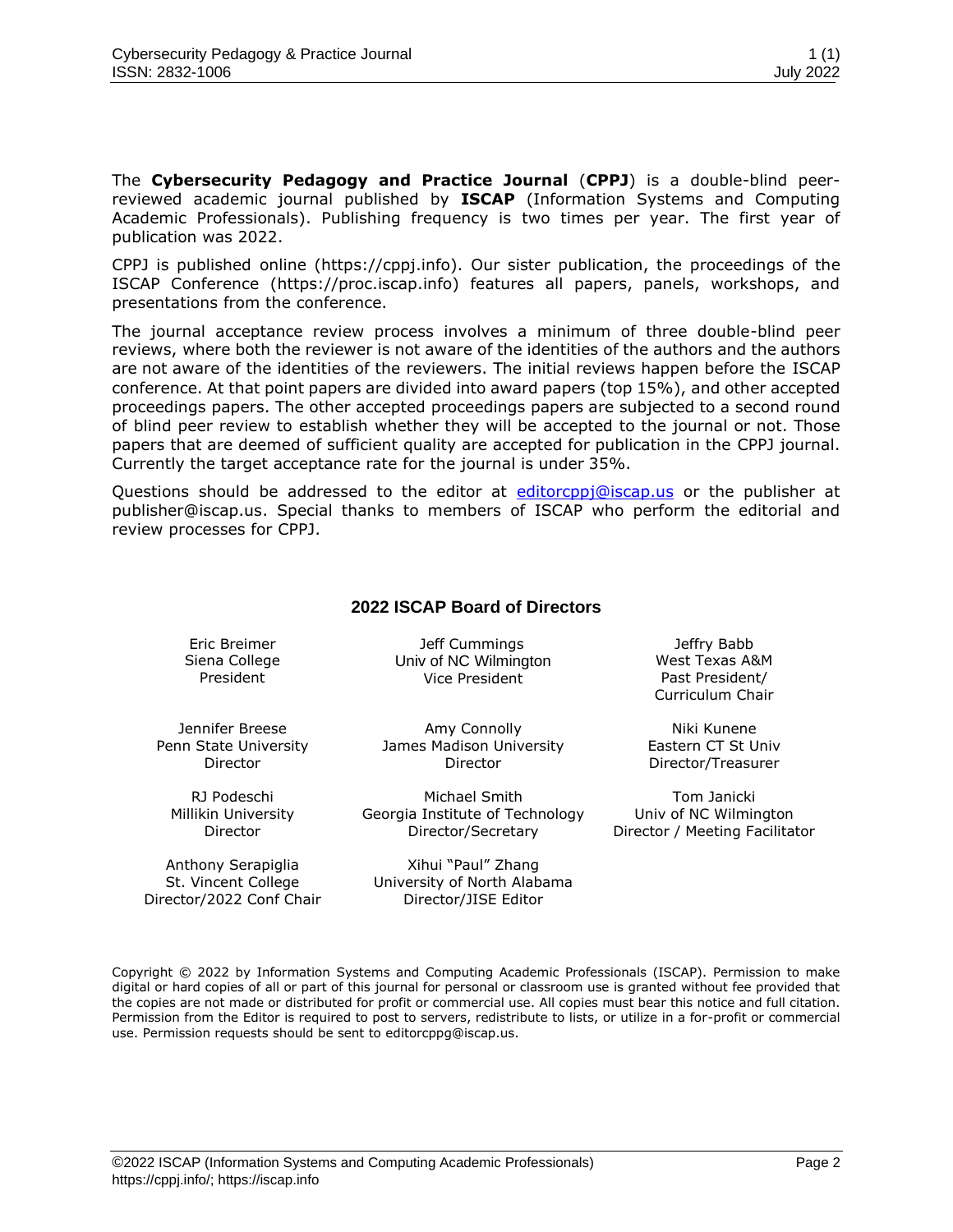## **CYBERSECURITY** Pedagogy and Practice **JOURNAL**

## **Editors**

**Anthony Serapiglia** Co-Editor St. Vincent College

**Jeffrey Cummings** Co-Editor University of North Carolina Wilmington

> **Thomas Janicki** Publisher U of North Carolina Wilmington

**Paul Witman** Associate Editor California Lutheran **University**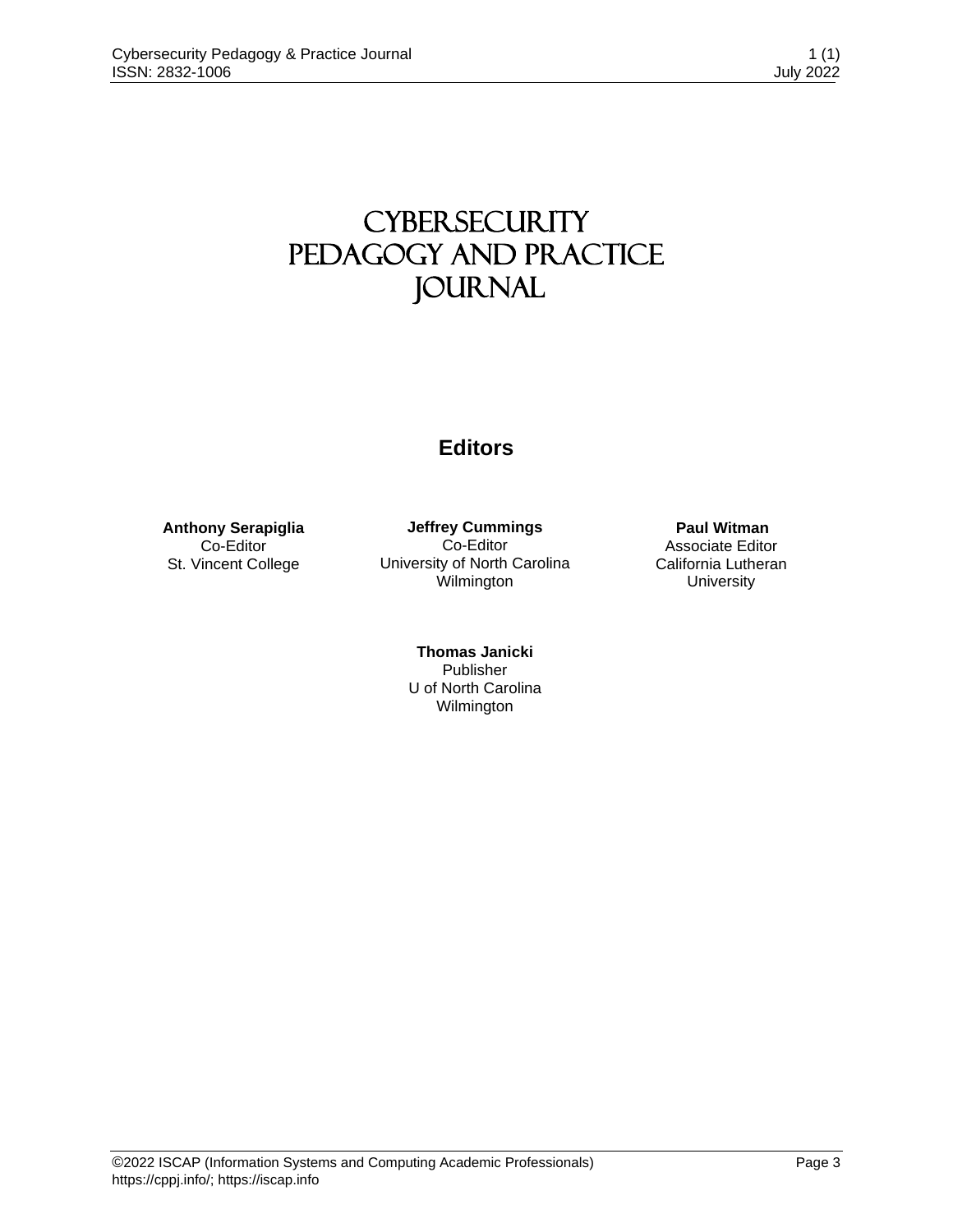## Proposing the Integrated Virtual Learning Environment for Cybersecurity Education (IVLE4C)

Jeff Greer greerj@uncw.edu

Geoff Stoker stokerg@uncw.edu

Ulku Clark clarku@uncw.edu

### Congdon School University of North Carolina Wilmington Wilmington, NC 28403, USA

### **Abstract**

Inspired by the U.S. military's levels of warfare model, we suggest a three-level cybersecurity model around which to orient strata of understanding, expertise, and education in the cybersecurity domain. Informal observation of the current cybersecurity education landscape appears to reveal an imbalance among the levels. We introduce the Integrated Virtual Learning Environment for Cybersecurity Education (IVLE4C) to encourage greater balance. IVLE4C is a tool and conceptual learning model based on six interrelated knowledge domains which, when aggregated, define a modern digital enterprise and its cybersecurity posture. IVLE4C can be used to teach inter-functional and/or intra-functional skills. We contend that IVLE4C can provide three key benefits: improve cybersecurity pedagogy, enhance crossenterprise training, and advance cybersecurity technology development.

**Keywords:** Cybersecurity, Education, Virtual Learning Environment, Model, Paradigm

#### **1. INTRODUCTION AND MOTIVATION**

Consider how someone unfamiliar with soccer might begin to learn the game. Shown a match, the game's objective becomes rapidly apparent – a large field with one net at each end, one ball, 11 players on each side, and lots of running and kicking of the ball. Game understanding emerges naturally, simply through observation. We might call this "learning from a top-down perspective." Note: we eschew "top-down/bottom-up learning" to avoid confusion with those terms as used in cognitive systems research (Sun & Zhang, 2004).

If that same person wishes to become proficient at playing soccer, they will need to spend time learning skills from the bottom up – dribbling,

passing, shooting, etc. Integrating their top-down understanding of the game, they will begin to see why their bottom-up-acquired skills are useful and when to employ them. As they watch and participate in matches, they will begin to make associations between in-game situations and the lower-level skills they need to further develop to become more successful.

Now, imagine trying to teach this same person the game of soccer by engaging solely in bottomup learning activities and without revealing that the game is played 11-v-11 on a field 115 yards (105 meters) long for two 45-minute halves. How could they see the importance of training to kick a ball over 40 yards or understand the concept of offsides?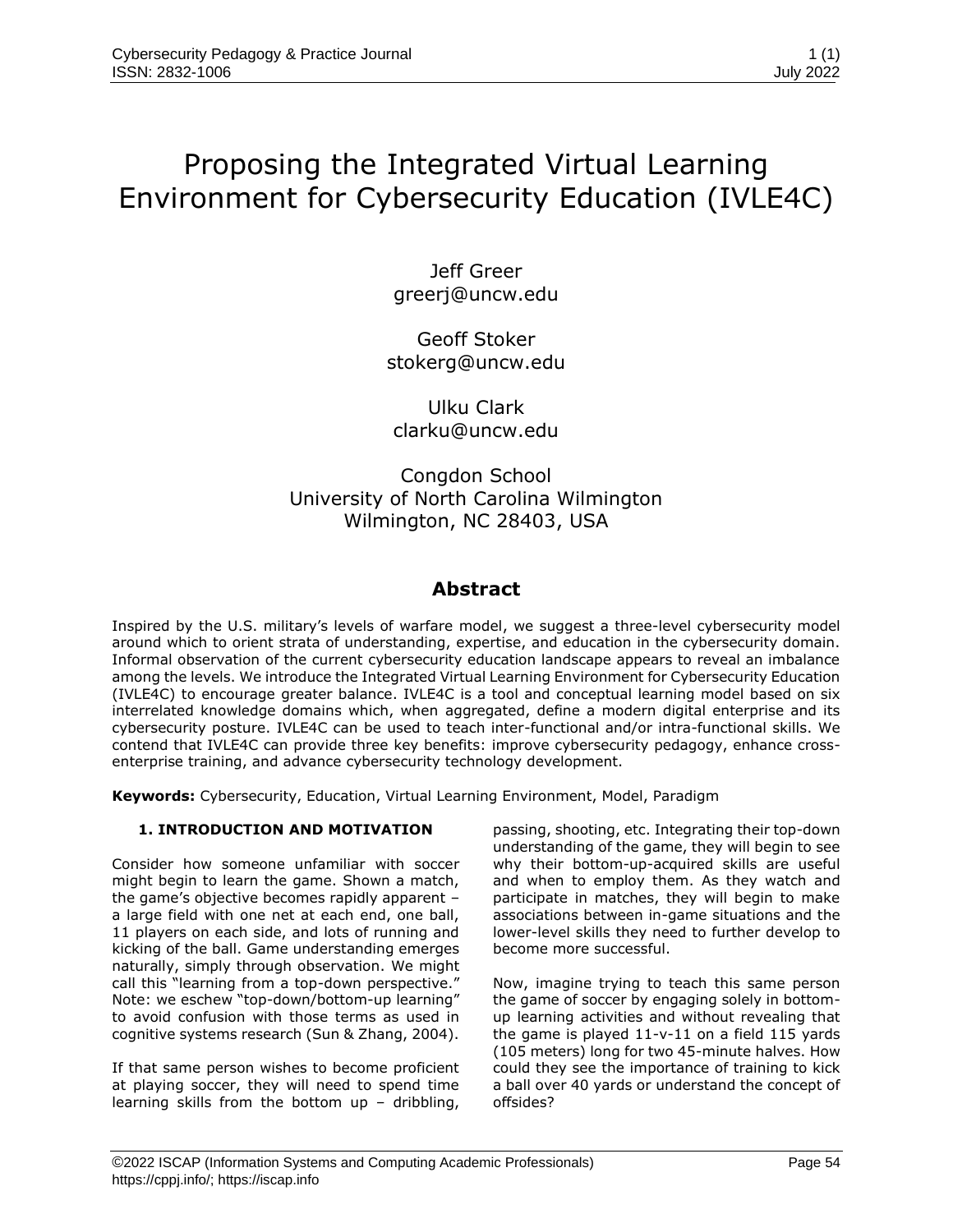The idea of teaching someone soccer in this manner rightly seems absurd. Unfortunately, we believe this manner of teaching more closely reflects the present state of cybersecurity education than many are aware or might care to acknowledge. There is tremendous focus on technical cybersecurity skills and great computer network-centric awareness – and rightly so. However, opportunities for learning how cybersecurity fits into an organization's larger picture and how it links with inter/national-level guidance appears lacking.

In this paper, we generalize a conceptual threelevel framework of cybersecurity perspective derived from the U.S. military model of warfare. This framework provides a useful paradigm for thinking about varied cybersecurity perspectives, needed full spectrum cybersecurity expertise, and broad-range complementary approaches to cybersecurity education. The model helps identify a gap in current cybersecurity education efforts for which we introduce and describe the Integrated Virtual Learning Environment for Cybersecurity Education (IVLE4C) to facilitate advanced skill development (Von Glasersfeld & Steffe, 1991). (*We pronounce IVLE4C as "I will foresee" with slightly German-accented English*).

#### **2. EDUCATION MODEL GAP IDENTIFICATION**

The U.S. Army's capstone operations manual, which endeavors to set forth fundamental doctrinal concepts, traces its roots back to Baron von Steuben's 1779 Regulations for the Order and Discipline of the Troops of the United States. The manual undergoes periodic review and revision to reflect the evolving needs of the U.S. and the changing nature of warfare. With the 1982 revision, the conceptual three-level warfare model (Figure 1) was introduced to modern U.S. military theory (Department of the Army, 1982). The model has been accepted, refined, and now occupies a central position in the joint doctrine for all services – Army, Navy, Air Force, Marines, and Coast Guard (Joint Chiefs of Staff, 2017a).

This unifying model was important and useful to the armed forces and the U.S. because:

War is a national undertaking which must be coordinated from the highest levels of policymaking to the basic levels of execution. Strategic, operational, and tactical levels are the broad divisions of activity in preparing for and conducting war. While the principles of war are appropriate to all levels, applying them

#### involves a different perspective for each. (Department of the Army, 1982, p. 2-3)



#### **Figure 1: Levels of Warfare (Joint Chiefs of Staff, 2017a, Figure I-2)**

This jointly-accepted, three-tier model provides a useful abstraction of warfare and offers a perspective that permits military units across the services and conducting various kinds of operations to speak a common language and act with unity of effort.

With modification, this model seems well suited for framing cybersecurity efforts at different strata and useful for thinking about how they tie together. Analogical and direct comparisons between war and cybersecurity have become common with journals and conferences devoted to or regularly featuring articles on cyberwarfare, including the International Conference on Cyber Conflict (NATO Cooperative Cyber Defence Center of Excellence, 2021), the Small Wars Journal (Small Wars Foundation, 2021), and the Cyber Defense Review (Army Cyber Institute, 2021). While levels of warfare are occasionally referenced, extending this model to cybersecurity education is, to our knowledge, new.

Luiijf and Healey (2012) added a policy level on top of the three-level military model to construct a four-level "generalized tool for analysis" (p. 111) that "can be applied as an instrument to study the much broader context of organizational decision-making structures in government." Raymond et al. (2014) referenced the three-level model when introducing the concept of key terrain at the four cyber planes: supervisory, cyber persona, logical, and physical (Raymond, et al., 2013). Schulze (2020) used the "three levels of warfare heuristic" (p. 184) to examine the utility of military cyber actions at each level.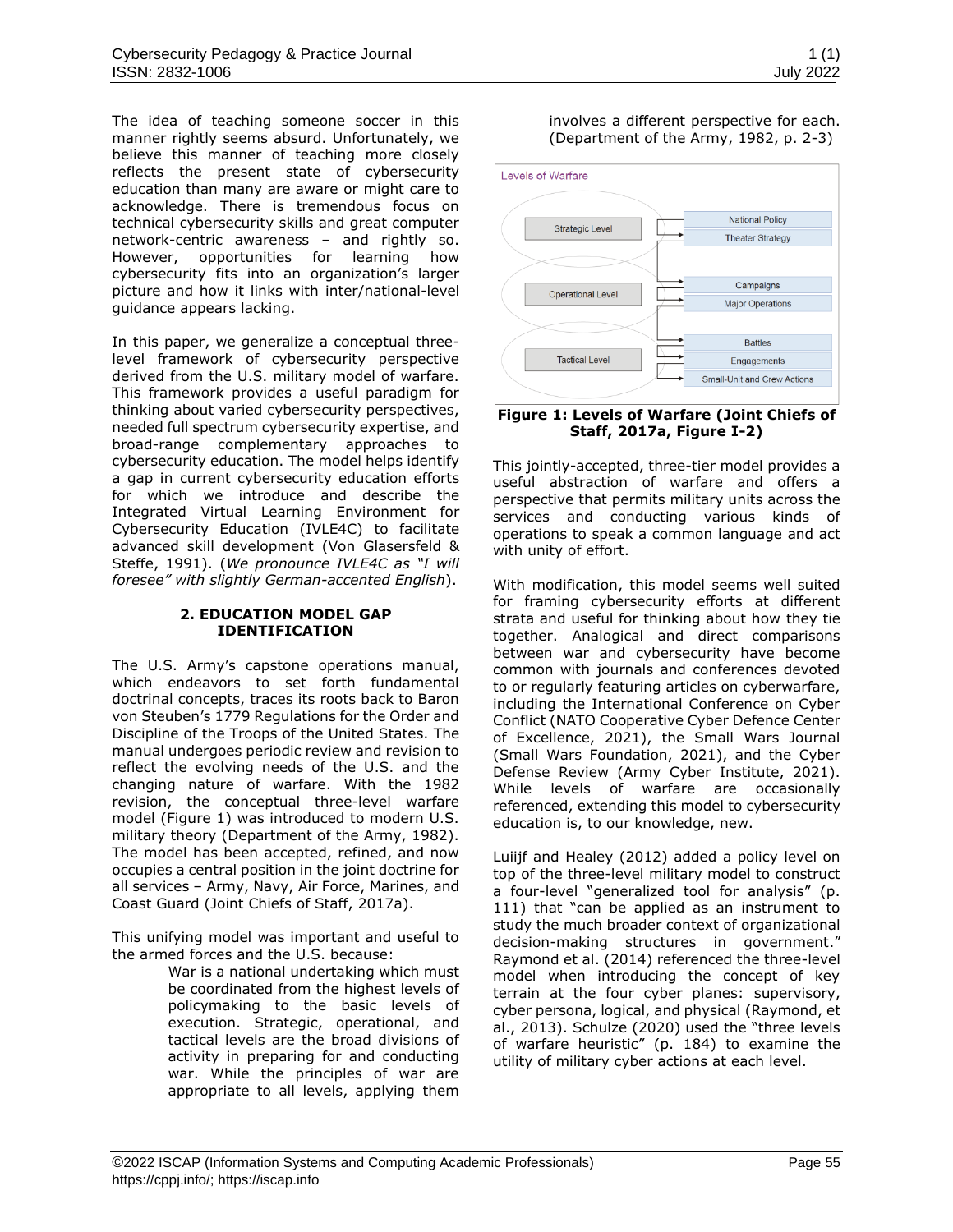In our derived model (Figure 2), we change the military-specific vocabulary to reflect the perspective from which cybersecurity efforts are being viewed: Government/Industry (GVI), Enterprise Leadership (EL), and Enterprise Employee (EE).



<span id="page-5-0"></span>**Figure 2: Cybersecurity Perspective Model**

At the GVI level, political leaders issue directives, executive orders, etc. to set national/state policy, legislative bodies pass laws, and agencies/ industry bodies provide guidance on best practices/standards. Enterprise leaders at the EL level, whether government or commercial, for or non-profit, public or private, create enterprise policies, procedures, and processes that support inter-functional operations and comply with and/or are influenced by laws, standards, and other guidance. The enterprise risk management plan is a key product generated at the EL level. Enterprise employees at the EE Level fill specific roles and acquire technical skills to conduct intrafunctional operations and securely install, configure, and operate digital devices.

While reasonable people might prefer different words to describe the levels, we believe many will find the Cybersecurity Perspective three-level model as useful for thinking about cybersecurity as the military has found their model for thinking about warfare.

Key to the military model's enduring usefulness, and the version we adopt for cybersecurity, is that the boundaries are not rigidly defined, but rather provide a flexible linkage of efforts from top to bottom. Accepting this model as an acceptable way to view the cybersecurity domain, we then recognize that we have a need for experts at all three levels that are heavily versed at their respective tier, but that are also capable of contributing to the other tiers.

Continuing with the three-level paradigm, we propose the complementary model, *Required Cybersecurity Expertise* (Figure 3). When thinking about the various kinds of cybersecurity expertise needed across the spectrum, we identify policy, management, and technical expertise. We change the shapes representing these concepts to reflect the need for robust expertise among the levels. For example, cybersecurity technical expertise is broadly required across the entire EE level, but also required to a lesser extent at the EL and GVI levels. Cybersecurity policy expertise reflects an inverse image – broad requirement across the GVI level and more narrow need progressing down through the EL and EE levels. Cybersecurity management expertise of enterprise leaders and functional leaders is broadly required at the EL level and to a lesser extent both up and down to the GVI and EE levels respectively.



<span id="page-5-1"></span>**Figure 3: Required Cybersecurity Expertise**

To create a stable of experts with the requisite expertise requires educational efforts across all levels; however, the current state of cybersecurity educational effort appears to have an imbalance that we believe is reflective of Figure 4 and that we will discuss in the next section. Figure 4 should be viewed as an abstract relative comparison. We are not suggesting that for every EE level workforce development course there should be one for EL and GVI development, but rather, that whereas it is plausible that current educational efforts are fully meeting EE level requirements, they are likely not meeting EL and GVI needs.

In this paper, we suggest that creating a conceptual learning environment will help grow and mature the cybersecurity pedagogy of the middle level – the EL view. It is at this level that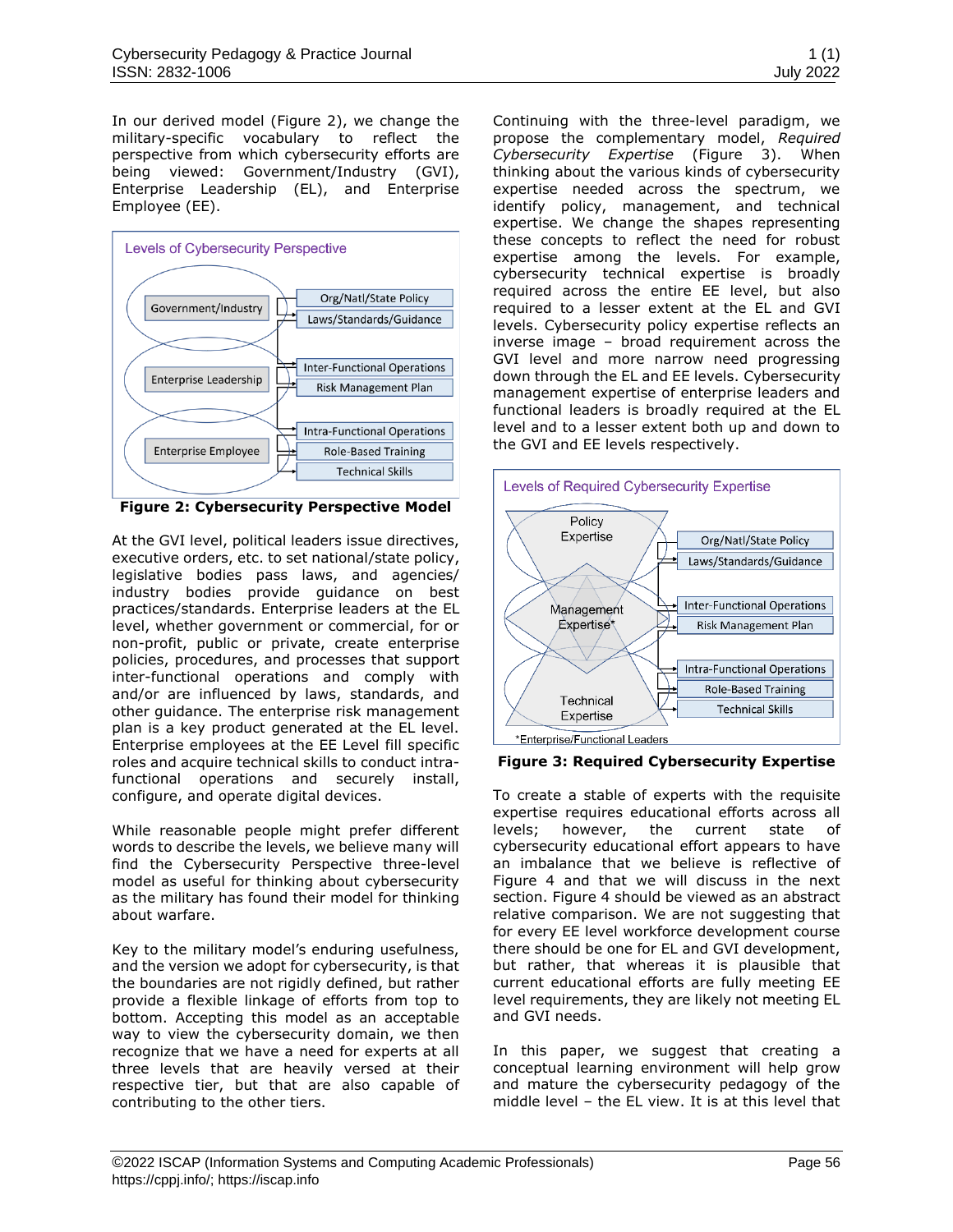we will focus the paper starting in section 4. Just as the military's "operational level of warfare links the tactical employment of forces to national strategic objectives," (Joint Chiefs of Staff, 2017b, p. xi), we believe cybersecurity efforts at the EL level are vital for translating policy at the GVI level to actionable technical implementation at the EE level.



<span id="page-6-0"></span>**Figure 4: Current Levels of Cybersecurity Pedagogical Emphasis** 

#### **3. CURRENT CYBERSECURITY EDUCATION LANDSCAPE**

Traditional cyber ranges, by design, provide a computer network-centric viewpoint and focus on technical security. An early cyber range created to teach cybersecurity technical skills to college students is the IWAR laboratory (Schafer, Ragsdale, Surdu, & Carver, 2000). Created on premises at West Point, the isolated laboratory network fit into one classroom and consisted of machines built in the early-mid 1990s. This type of technically-focused cybersecurity learning environment proliferated rapidly – evolving and accelerating with the widespread adoption of virtual machines (VM) and web-based access.

Whether virtualizing a configurable network locally for computer science students (Du & Wang, 2008), providing non-engineering students exposure to hacking activities between two VMs on a laptop (Stoker et al., 2013), or hosting an open-source, publicly available, webbased learning [platform](https://docs.cheesehub.org/en/latest/) on which anyone with interest can begin learning about cybersecurity (Kalyanam et al., 2020), technical-level cybersecurity educational innovations and opportunities abound. Outside of the physical and virtual classrooms, technical-level activity and competition-based cybersecurity events are seemingly everywhere and include, among other things, capture the flags  $(CTFs)$ , tournamentstructured events like the National Collegiate Cyber Defense Competition [\(CCDC\)](https://www.nationalccdc.org/) initiated in 2004, and [CyberFIRE-](https://cyberfire.training/)type cybersecurity investigation training events (Frost & Stoker, 2020) established in 2009. Technical cybersecurity education at the EE level is deep, wide, feature rich, and continues to expand.

At the other end of the perspective hierarchy, cybersecurity policy education opportunities providing a GVI-level perspective exist but are smaller in number and seem to cater to a select group. Often, the education is embedded in traditional policy-style courses designed to give future policy makers a level of cyberliteracy that will allow them to "understand a particular issue and synthesize the ramifications into other aspects of national security" (Kessler & Ramsay, 2013). Events supporting policy-level cybersecurity education also exist, the first perhaps taking place in 1996, titled "The Day After… in Cyberspace" (Anderson & Hearn, 1996). Since 2012, the Atlantic Council has hosted "Cyber 9/12 Strategy Challenge" [events](https://www.atlanticcouncil.org/programs/scowcroft-center-for-strategy-and-security/cyber-statecraft-initiative/cyber-912/) where students compete in "developing policy recommendations tackling a fictional cyber catastrophe" (Atlantic Council, n.d.).

A good indicator of the imbalance we perceive at the EL level may be found among the data on the CyberSeek cybersecurity supply/demand heat [map](https://www.cyberseek.org/heatmap.html) (2021) webpage. A comparison of certification holders to job openings indicates that the entry-level Security+ certification is  $\sim$ 300% oversubscribed, while the Certified Information Systems Security Professional (CISSP) population would need to increase nearly 18% just to meet current demand. And, while there are some, e.g., Jacob et al (2018), who appear, like us, to recognize that current cybersecurity education efforts are overly weighted at the technical EE level and have voiced concern, we are unaware of an existing effort/system that captures the cybersecurity perspective of the EL level for the purposes of providing a virtual enterprise-level cybersecurity view. The lack of learning environment support to the EL level motivates our work on IVLE4C.

#### **4. CONCEPTUAL LEARNING ENVIRONMENT**

Traditional K-12 and post-secondary students do not typically have enterprise-level experience, so we propose to bring the enterprise into the classroom. We believe the primary value of IVLE4C will be in helping students lift and shift their view from the parts to the whole. With much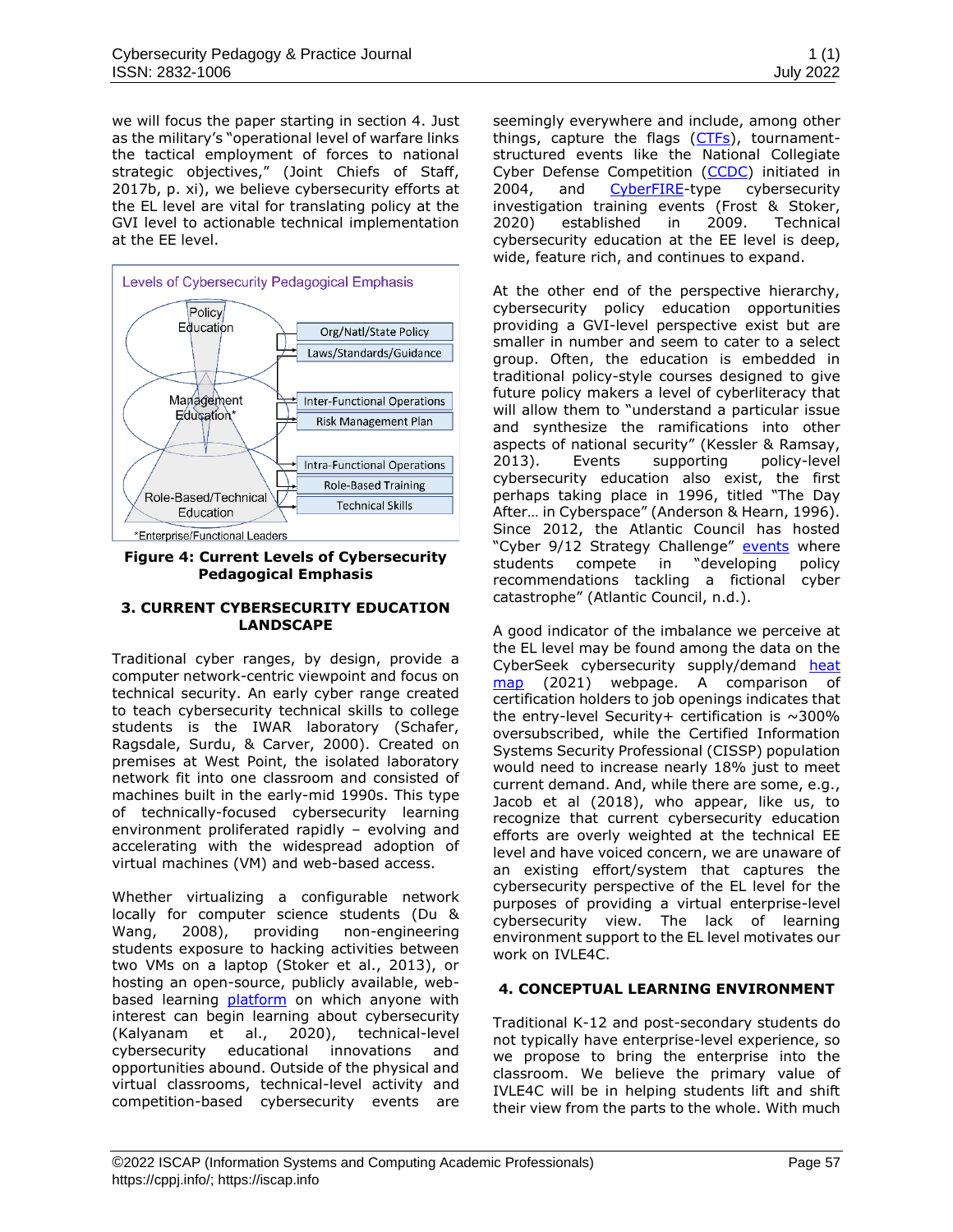of the cybersecurity pedagogy focused on transactions among digital devices, students unsurprisingly tend to develop a head-down, computer network-centric view.

#### **Motivating the Idea**

Our guiding precept – coined Greer's Truism – is that: *it is impossible to defend what cannot be visualized and described*. Therefore, it is essential to address the student enterprise knowledge gap before attempting to teach the means for assuring enterprise cybersecurity. Using IVLE4C will bring an EL perspective into the classroom, abstract away many of the technical details, and help students think about defending an enterprise rather than specific digital devices. Visualizing and describing an enterprise are challenging because of the operational scale, technical complexity, and geographic footprint involved. It is important to focus students on decision making for enterprise defense to achieve required cybersecurity objectives related to protection of assets and continuity of operations.

To help motivate and clarify this idea, consider the pervasive use of cloud-based services. Students contemplating threats & vulnerabilities to Amazon Web Services (AWS) might have only an abstract idea of AWS as virtual machines running "somewhere" out in the internet cloud. There is something about being able to see an actual AWS facility (Figure 5) that can make it feel real for students, capture their imagination, and expand their understanding of the enterprise that requires protecting.

Students need to see a modern digital enterprise from the viewpoint of an enterprise leader to properly understand enterprise cybersecurity. To our knowledge, there is no virtual learning user interface currently designed for this purpose.

In order to improve students' understanding of and classroom experience with enterprise cybersecurity (the EL level in [Figure 2\)](#page-5-0), IVLE4C will create and integrate six different enterprise views into a single environment as outlined in [Appendix A](#page-13-0) and enumerated here:

- 1. *Enterprise Operating Environment*: a 3D view of the world in which all enterprises operate.
- 2. *Enterprise Being Defended*: a geo-located view of one or more enterprise buildings being defended.
- 3. *Enterprise Digital Technology Stack*: a view of the digital technology (hardware, software, network communications, etc.) deployed in an enterprise's front office, back

office, production operations, and field for mission achievement.

- 4. *Enterprise Supply Chain*: a geo-located view of the enterprise/building's supply chain that is purpose built for fulfillment of enterprise needs.
- 5. *Known Enterprise Threats & Vulnerabilities*: a web view of open-source intelligence needed for developing threat intelligence and identification of known vulnerabilities.
- 6. *Enterprise Risk Management Plan*: a risk register for capturing identified risks, their assessment, treatment, and selected security controls for enterprise defense.



**Figure 5: Three different-scale Google Maps views of the Johnstown, OH AWS facility (AWS facility, 2021)**

#### **Two-Level Conceptual Learning Model**

Integrating all six enterprise views into a single virtual learning environment promotes conceptual learning at two levels. First, each individual view provides its own conceptual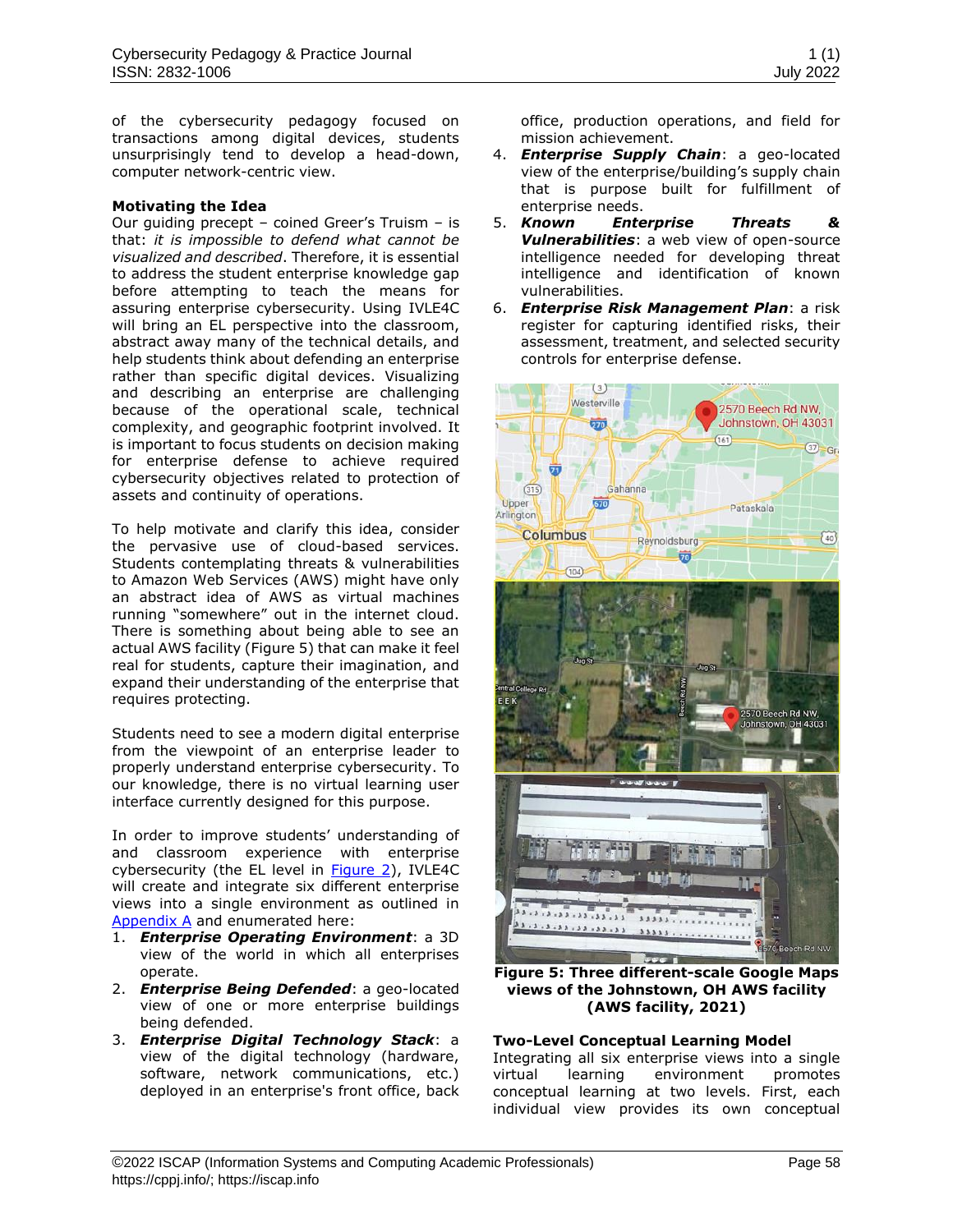learning opportunity for the topic matter contained within the view. For example, the notion of a digital technology stack, built for mission achievement, is an important cybersecurity topic in and of itself because students need to understand its architecture and inherent vulnerabilities. Second, the content in all six views is needed to create a conceptual learning opportunity for students at the enterprise or system level. There are relationships between the content in the discrete view topics that a student needs to understand before they can create a viable cybersecurity plan. For example, students need to develop an understanding of how cybersecurity controls are applied to an enterprise, its digital technology stack, and supply chain. Affording students with a two-level conceptual learning opportunity will accelerate their skill development and effectiveness. Further information on the views, their content, and use for creation of learning opportunities follows.

#### **Learning Opportunities**

Learning opportunities arise when all six views are integrated into a single virtual learning environment.

- Students will be able to see an actual image of a digital enterprise being defended and its operating environment versus imagining an abstract, nondescript enterprise.
- Students will better understand external versus internal threats once they draw a security demarcation boundary around the physical enterprise location(s).
- Students will develop better awareness of different digital technology stack designs based on enterprise type and strategy for mission achievement. Concepts like the Open Group's Architectural Development Method (ADM) will help students understand the functionality provided by digital technology in the context of enterprise requirements. Similarly, the Information Technology Infrastructure Library (ITIL) can be shown as a means for operating the digital technology stack for secure service delivery. Key to cybersecurity is the risk while using the digital technology stack which needs to be understood and treated.
- Students will be able to visualize an actual purpose-built supply chain that fulfills enterprise needs. Key is the number of suppliers and inter-action link types that exist between the enterprise being defended and its suppliers. This includes both traditional physical transport of goods and service technicians along with data transport over telecommunication circuits for remote

delivery of digital services. A supply chain represents a large and porous attack surface that is increasingly being exploited. Rendering the supply chain will promote student awareness of third-party supplier risk and the need for treating it.

- Students will become more effective in assuring cybersecurity once they learn how to assess a modern digital enterprise and its operating environment. It is common knowledge that there is no one-size-fits-all approach to cybersecurity for all enterprises. Tailoring the cybersecurity plan to the enterprise is promoted as a best practice. To do this, a student needs to have a baseline understanding of the enterprise being protected, its digital technology stack, and its supply chain. With this knowledge, it is then possible for a student to review open-source intelligence for identification of motivated threat actors and their attack tactics, techniques, and procedures (TTPs).
- Students need to become more effective in assuring enterprise cybersecurity. This can be accomplished by recording specific identified risks in a risk register. These risks can then be assessed and ranked based on probability of occurrence and enterprise impact. Each identified risk provides an opportunity for a student to determine an appropriate risk treatment using one of the seven options identified in ISO 31000 (ISO/IEC, 2019a). When deploying a physical, technical, legal contract, or policy security control, it is important for a student to link the security control to the enterprise being defended, its digital technology stack, or its supply chain. The cost of a cybersecurity risk management plan needs to be further assessed in terms of its cost and the risk appetite of enterprise leadership.

#### **Creating Six Views Leads to a Seventh**

The underlying data set, developed while creating the six views, is valuable and useful for creating a seventh view that is important for enterprise leadership and student learning. The seventh view is a near real time dashboard with descriptive statistics useful for better understanding and communicating about the enterprise and its cybersecurity plan. This information is essential for identifying enterprise leader control points for mission achievement and differentiation of normal versus abnormal operating conditions. An example of supply chain descriptive statistics includes the number of cyber suppliers in the supply chain. Of this number, it is important to know the number of trusted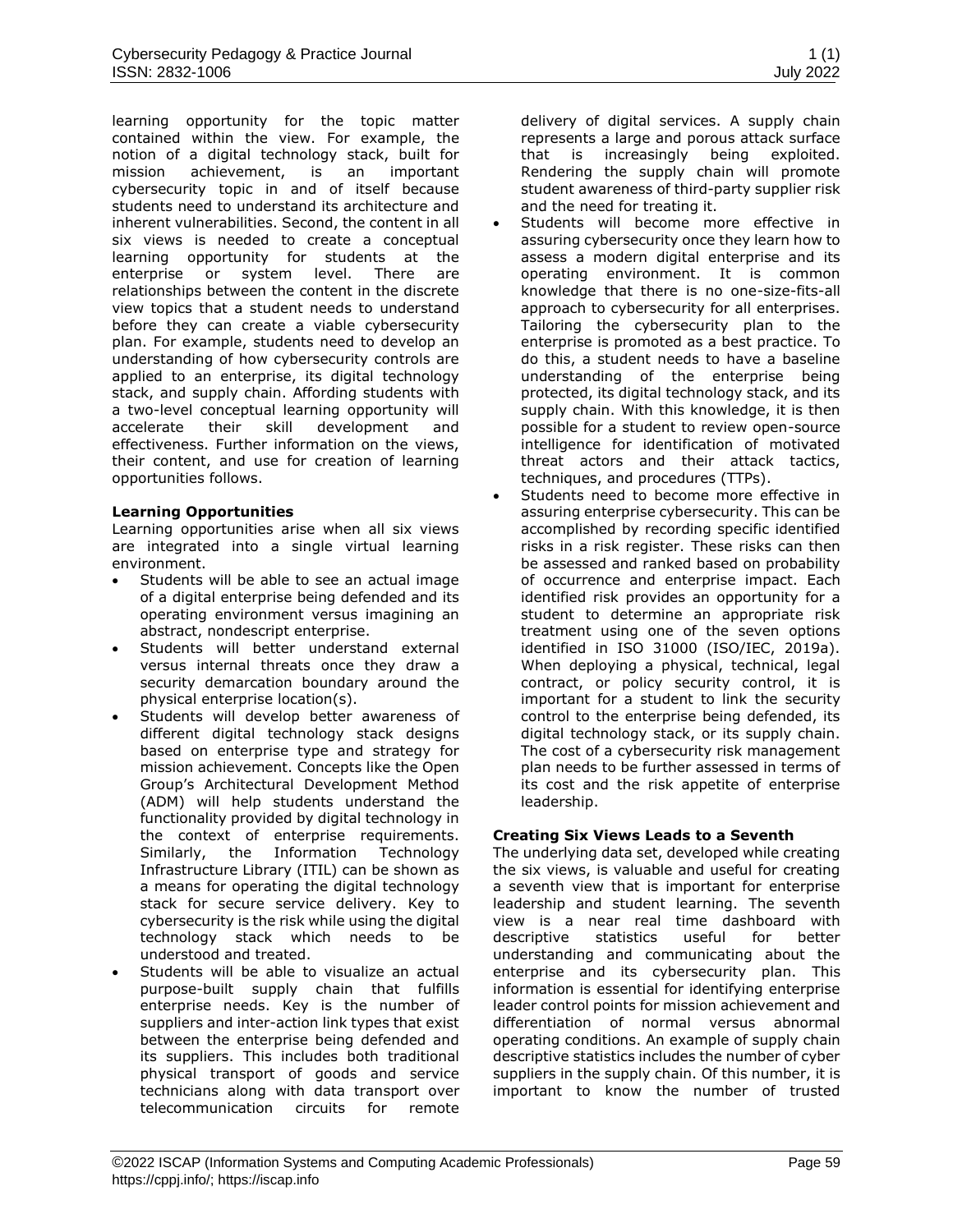suppliers. If a supplier is deemed to be trusted then what is the basis of trust, etc.

#### **IVLE4C Architecture**

IVLE4C is logically depicted in Figure 6. Think of it as a special variant or analog of a traditional computer aided design or engineering workstation. Instead of being used to design products or buildings, it will be used to design or document a digital enterprise and its cybersecurity risk management plan. Intended IVLE4C users are students, teachers, researchers, and working professionals. Users will input information required for decision making and resultant output will create the six views described above. The seventh view, with descriptive statistics, will automatically calculate as information is entered. Analysis of an enterprise being defended will be saved as a file instance for future review and use.



**Figure 6: IVLE4C Logical Design** 

#### **Expected Benefits**

The expected benefits that will accrue to IVLE4C users include:

- Teachers will be able to create grade and class appropriate lessons using varying levels of input or description resulting in abstraction for delivery of key educational outcomes.
- As a client server web application, IVLE4C is extensible down to the student or working professional level as a VM session where they

can participate in hands-on learning experiences. Working to secure a named enterprise will result in a richer student learning experience.

• Researchers will be able to comparatively analyze different enterprises in terms of their unique digital technology stacks, supply chains, and threat environments using a standard documented format.

#### **5. DISCUSSION**

With increasing frequency and impact, enterprises are being attacked and disrupted. In May 2021, President Biden issued an Executive Order on Improving the Nations Cybersecurity (Executive Order No. 14028, 2021). Shortly after signing the order, he called for greater private sector investment in cybersecurity. There is a limit to what government can do when partnering with privately owned enterprises. It is one thing to write an Executive Order and suggest greater private sector investment for cybersecurity; however, intelligent action is necessary along with continuity of effort to achieve enterprise cybersecurity and resilience.

An important question to consider is how IVLE4C can be used to promote enterprise cybersecurity. At a high-level there are three opportunities worthy of consideration and action. First, is the use of IVLE4C to help achieve the National Initiative for Cybersecurity Education (NICE) roadmap objectives. Second, is the use of IVLE4C to help working professionals implement the National Institute of Standards and Technology (NIST) cybersecurity frameworks along with others like the recent Department of Defense's (DoD) Cybersecurity Maturity Model Certification (CMMC) requirements for defense industrial base (DIB) suppliers. Third, is use of core IVLE4C capabilities as an enabler for developing new digital and cybersecurity technology.

In 2008, the U.S. Government created NICE in response to a recognized need to expand the cybersecurity workforce and improve its effectiveness ("National Initiative for Cybersecurity Education," 2021). Over time, NICE needs to evolve if it is going to be maximally effective. The threatscape is constantly changing along with the application of new digital technology for enterprise mission achievement and changes in enterprise operating practices. With IVLE4C, NICE will be better able to expand the mission scope to include better enterprise leader development including both senior executive leaders and senior functional leaders who need to provide critical leadership for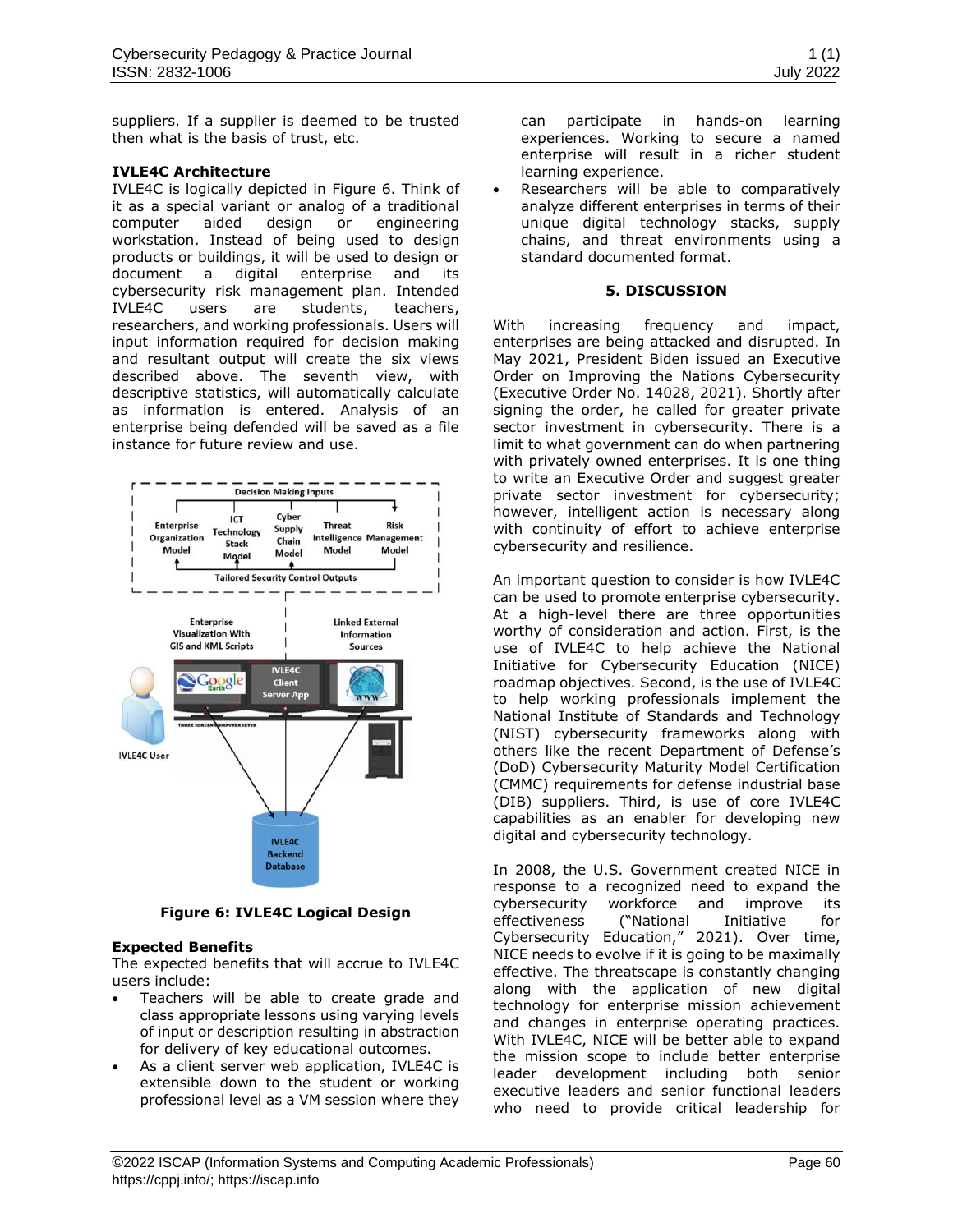enterprise cybersecurity. IVLE4C will facilitate team inter-action and skill development. K-12 and secondary students exposed to IVLE4C will develop an appreciation for the importance of cybersecurity, career opportunities, and the means for assuring enterprise cybersecurity. Early enterprise exposure will provide a broader learning context when a student is taking technical cybersecurity courses. This approach will promote greater skill development and help reduce the time for an enterprise employee to qualify for promotion into an enterprise-level leadership position.

In 2014, NIST released the Cybersecurity Framework (CSF) for enterprise use (NIST, 2020). While useful as a risk management framework, working professionals frequently comment on the framework's complexity and the resulting difficulty in implementing it. The same holds true for other cybersecurity frameworks and standards. The challenge then is how to simplify the complex for greater effectiveness. IVLE4C can play a key role in simplifying cybersecurity risk management frameworks. This includes both improved understanding and greater clarity in deployment. With IVLE4C it is possible to virtually architect and communicate a risk management and resiliency plan. Typically developed by a team of professionals working collaboratively in a conference room, having the ability to project the key views of IVLE4C in the conference room will help promote common understanding and better decision making. IVLE4C will be a repository which will document all assumptions, decisions, and actions. This is valuable information for computer incident response teams and development of after-action reports.

As a concrete example, consider the recent ransomware attack on Colonial Pipeline ("Colonial Pipeline," 2021) that shut down 5,550 miles of pipe and disrupted the daily delivery of  $\sim$ 100 million gallons of gasoline, diesel, and jet fuel to much of the east coast (Testimony of Joseph Blount, 2021). Though details are not yet fully known at the time of the writing of this article, Joseph Blount, Colonial's president and CEO, stated at a senate committee hearing that the current working theory is that the attackers exploited a legacy virtual private network (VPN) profile. We could imagine, given the history of DarkSide (Shakarian, 2021), that one of the avenues of exploitation might have involved the SonicWall VPN vulnerability, CVE-2021-20016. And, we might further imagine a technical-level discussion of this SQL-injection vulnerability that "allows a remote unauthenticated attacker to perform SQL query [sic] to access username password and other session related information" (NIST, 2021).

Contrast that thought with the idea of discussing the attack in the context of IVLE4C with the ability to link to CEO testimony video, a pipeline map (Figure 7), Google Earth views of injection stations, delivery facilities, booster stations, etc.



**Figure 7: Colonial pipeline image (RBN Energy LLC, 2021)**

Imagine IVLE4C users getting a deeper understanding of how business systems and operational systems interact and acquiring new insight into how errors and missteps at the EE level (software flaws, weak passwords, misconfigurations, clicking malicious links, opening dangerous e-mail attachments, etc.) can trigger a chain of events that disrupt the lives of tens of millions of people.

It is commonly acknowledged that early digital technology employed by enterprises was never designed for security. Over time, with successful cyber-attacks causing material damage, action was taken to create secure digital technology and operating environments for enterprise use. This trend is still ongoing and expected to carry forward into the future to address enterprise needs.

IVLE4C has a core capability that is needed for next generation cybersecurity technology. Its virtual enterprise model, views, and analytical data are essential for creating a state machine identifying normal and abnormal enterprise digital operations using AI. The notion of creating a secure digital operating environment is a top priority for an enterprise. Once the secure digital operating environment is established, applications can then be deployed to address enterprise needs. It is anticipated that intelligent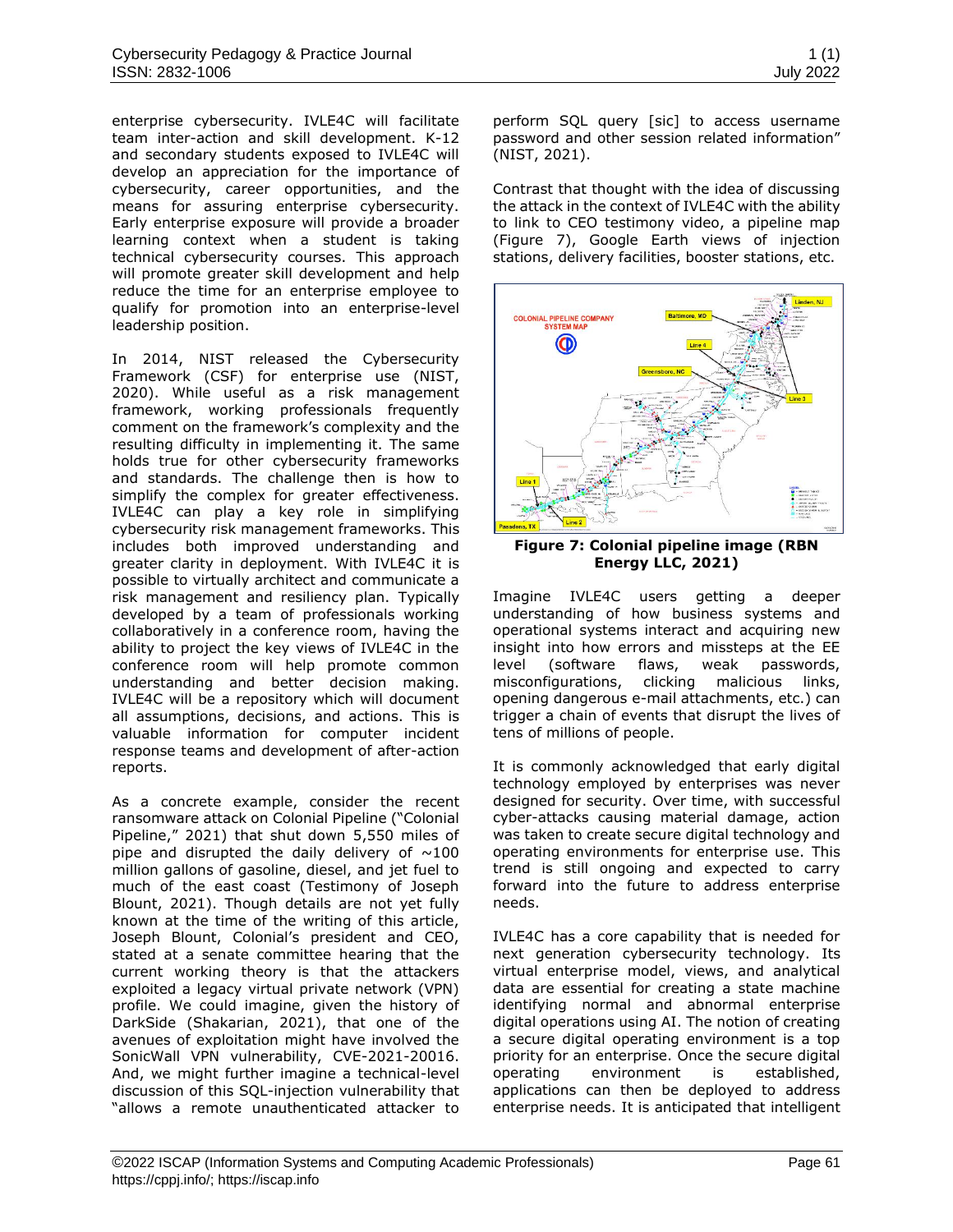networks and smarter digital devices will communicate and interact with the state machine. IVLE4C will enable the cybersecurity focus to shift from the network or digital device to the enterprise being protected.

#### **6. CONCLUSIONS & FUTURE WORK**

In this paper, we introduce a paradigm, derived from the U.S. military three-level model for warfare, which is useful for thinking about cybersecurity understanding, expertise, and education. Analogical to the military's strategic, operational, and tactical levels of warfare, we designate three levels of cybersecurity perspective: Government/Industry (GVI), Enterprise Leadership (EL), and Enterprise Employee (EE) [\(Figure 2\)](#page-5-0). Each level has different educational needs if government/industry leaders are going to effectively achieve policy objectives, enterprise leaders are going to assure enterprise security, and enterprise employees are going to securely employ systems and equipment [\(Figure](#page-5-1)  [3\)](#page-5-1).

To help close the education gaps identified above the technical level [\(Figure 4\)](#page-6-0), we introduce IVLE4C, an Integrated Virtual Learning Environment for Cybersecurity Education. The IVLE4C creates a two-level conceptual learning opportunity the primary value of which will be to raise students' eyes and cybersecurity perspective from the parts of an enterprise to the whole.

IVLE4C development is ongoing. In parallel, research is being conducted on the use of IVLE4C for enterprise continuity planning as specified in ISO 22301 (ISO/IEC, 2019b). Continuity planning for resiliency runs parallel to cybersecurity and is essential for enterprise recovery as called for in the NIST Cybersecurity Framework. As IVLE4C becomes more fully developed, we anticipate that its use in a classroom environment for delivery of educational objectives will grow over time. Key will be IVLE4C's impact on the delivery of NICE K12 roadmap outcomes and cybersecurity pedagogy. Finally, as IVLE4C becomes more fully developed, exploratory work is planned for the development of a more secure enterprise and digital operating environment using new technical capabilities.

#### **7. REFERENCES**

Anderson, R. H., & Hearn, A. C. (1996). An Exploration of Cyberspace Security R&D Investment Strategies for DARPA: "The Day After... in Cyberspace II". RAND CORP SANTA MONICA CA. [https://apps.dtic.mil/sti/pdfs](https://apps.dtic.mil/sti/pdfs/ADA319848.pdf) [/ADA319848.pdf](https://apps.dtic.mil/sti/pdfs/ADA319848.pdf)

- Army Cyber Institute. (2021). Cyber Defense Review. [https://cyberdefensereview.army](https://cyberdefensereview.army.mil/About-CDR/) [.mil/About-CDR/](https://cyberdefensereview.army.mil/About-CDR/)
- Atlantic Council (2021). Cyber 9/12 Strategy Challenge. [https://www.atlanticcouncil.org](https://www.atlanticcouncil.org/programs/scowcroft-center-for-strategy-and-security/cyber-statecraft-initiative/cyber-912/) [/programs/scowcroft-center-for-strategy](https://www.atlanticcouncil.org/programs/scowcroft-center-for-strategy-and-security/cyber-statecraft-initiative/cyber-912/)[and-security/cyber-statecraft-initiative](https://www.atlanticcouncil.org/programs/scowcroft-center-for-strategy-and-security/cyber-statecraft-initiative/cyber-912/) [/cyber-912/](https://www.atlanticcouncil.org/programs/scowcroft-center-for-strategy-and-security/cyber-statecraft-initiative/cyber-912/)
- AWS facility. (2021). Google Maps. <https://goo.gl/maps/Q3g9K5RsYXJuRyzK7>
- Colonial Pipeline cyber attack. (2021). In Wikipedia. [https://en.wikipedia.org/wiki](https://en.wikipedia.org/wiki/Colonial_Pipeline_cyber_attack) [/Colonial\\_Pipeline\\_cyber\\_attack](https://en.wikipedia.org/wiki/Colonial_Pipeline_cyber_attack)
- Cybersecurity Supply/Demand Heat Map. (2021, August). CyberSeek Project Web site. <https://www.cyberseek.org/heatmap.html>
- Department of the Army. (1982, August 20). Operations (FM 100-5). [https://cgsc](https://cgsc.contentdm.oclc.org/digital/collection/p4013coll9/id/976/) [.contentdm.oclc.org/digital/collection/p4013](https://cgsc.contentdm.oclc.org/digital/collection/p4013coll9/id/976/) [coll9/id/976/](https://cgsc.contentdm.oclc.org/digital/collection/p4013coll9/id/976/)
- Du, W., & Wang, R. (2008). SEED: A suite of instructional laboratories for computer security education. Journal on Educational Resources in Computing (JERIC), 8(1), 1-24. [https://dl.acm.org/doi/pdf/10.1145/134871](https://dl.acm.org/doi/pdf/10.1145/1348713.1348716) [3.1348716](https://dl.acm.org/doi/pdf/10.1145/1348713.1348716)
- Exec. Order No 14028. (2021, May 12). Improving the Nation's Cybersecurity. [https://www.govinfo.gov/content/pkg/FR-](https://www.govinfo.gov/content/pkg/FR-2021-05-17/pdf/2021-10460.pdf)[2021-05-17/pdf/2021-10460.pdf](https://www.govinfo.gov/content/pkg/FR-2021-05-17/pdf/2021-10460.pdf)
- Frost, N. & Stoker, G. (2020). Novice Cybersecurity Students Encounter TracerFIRE: An Experience Report. In Proceedings of the EDSIG Conference ISSN (Vol. 2473, p. 4901). [http://proc.iscap.info](http://proc.iscap.info/2020/pdf/5337.pdf) [/2020/pdf/5337.pdf](http://proc.iscap.info/2020/pdf/5337.pdf)
- International Organization for Standardization and International Electrotechnical Commission (ISO/IEC) 31010:2019 (2019a, June). Risk management - Risk assessment techniques. [https://www.iso.org/standard](https://www.iso.org/standard/72140.html) [/72140.html](https://www.iso.org/standard/72140.html)
- International Organization for Standardization and International Electrotechnical Commission (ISO/IEC) 22301:2019 (2019b, October). Security and resilience - Business continuity management systems Requirements. [https://www.iso.org/standard](https://www.iso.org/standard/75106.html) [/75106.html](https://www.iso.org/standard/75106.html)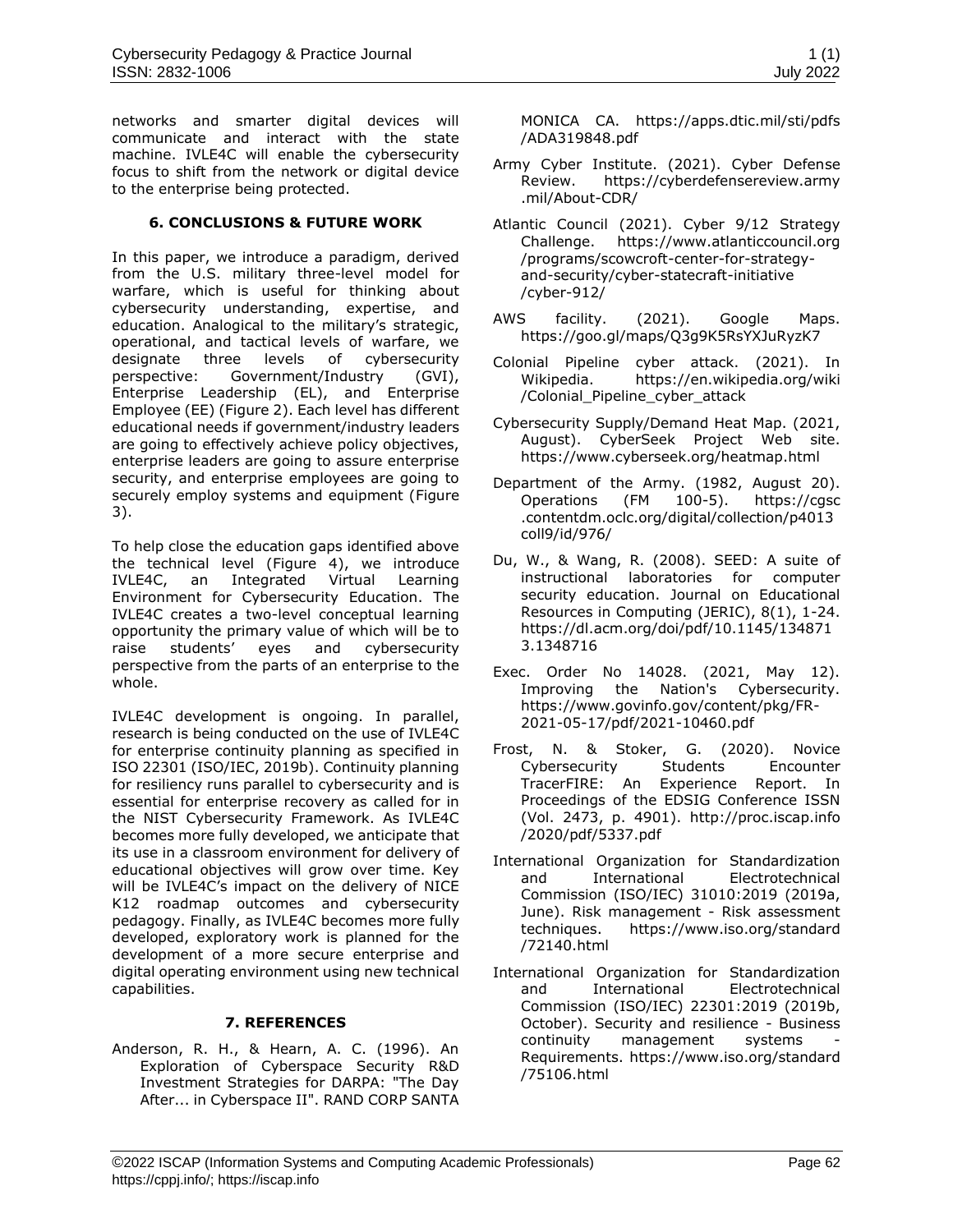- Jacob, J., Wei, W., Sha, K., Davari, S., & Yang, T.A. (2018). Is the Nice Cybersecurity Workforce Framework (NCWF) Effective for a Workforce Comprising of Interdisciplinary Majors? Proceedings of the 16th International Conference on Scientific Computing (CSC'18). [https://par.nsf.gov](https://par.nsf.gov/servlets/purl/10095246) [/servlets/purl/10095246](https://par.nsf.gov/servlets/purl/10095246)
- Joint Chiefs of Staff. (2017a, July 12). Doctrine for the Armed Forces of the United States (JP 1). [https://www.jcs.mil/Portals/36/Docu](https://www.jcs.mil/Portals/36/Documents/Doctrine/pubs/jp1_ch1.pdf) [ments/Doctrine/pubs/jp1\\_ch1.pdf](https://www.jcs.mil/Portals/36/Documents/Doctrine/pubs/jp1_ch1.pdf)
- Joint Chiefs of Staff. (2017b, January 17). Joint Operations (JP 3-0). [https://www.jcs.mil](https://www.jcs.mil/Portals/36/Documents/Doctrine/pubs/jp3_0ch1.pdf) [/Portals/36/Documents/Doctrine/pubs/jp3\\_0](https://www.jcs.mil/Portals/36/Documents/Doctrine/pubs/jp3_0ch1.pdf) [ch1.pdf](https://www.jcs.mil/Portals/36/Documents/Doctrine/pubs/jp3_0ch1.pdf)
- Kalyanam, R., Yang, B., Willis, C., Lambert, M., & Kirkpatrick, C. (2020, October). CHEESE: Cyber Human Ecosystem of Engaged Security Education. In 2020 IEEE Frontiers in Education Conference (FIE) (pp. 1-7). IEEE. [https://aic-atlas.s3.eu-north-1.amazonaws](https://aic-atlas.s3.eu-north-1.amazonaws.com/projects/e7299991-eb2b-4764-a849-4909e01fb07d/documents/THwopx8k3piBVcoXolb6jvstZa8bvlWHPspCJ59B.pdf) [.com/projects/e7299991-eb2b-4764-a849-](https://aic-atlas.s3.eu-north-1.amazonaws.com/projects/e7299991-eb2b-4764-a849-4909e01fb07d/documents/THwopx8k3piBVcoXolb6jvstZa8bvlWHPspCJ59B.pdf) [4909e01fb07d/documents/THwopx8k3piBVc](https://aic-atlas.s3.eu-north-1.amazonaws.com/projects/e7299991-eb2b-4764-a849-4909e01fb07d/documents/THwopx8k3piBVcoXolb6jvstZa8bvlWHPspCJ59B.pdf) [oXolb6jvstZa8bvlWHPspCJ59B.pdf](https://aic-atlas.s3.eu-north-1.amazonaws.com/projects/e7299991-eb2b-4764-a849-4909e01fb07d/documents/THwopx8k3piBVcoXolb6jvstZa8bvlWHPspCJ59B.pdf)
- Kessler, G. C., & Ramsay, J. (2013). Paradigms for cybersecurity education in a homeland security program. Journal of Homeland Security Education, 2, 35. [https://commons](https://commons.erau.edu/cgi/viewcontent.cgi?article=1006&context=db-security-studies) [.erau.edu/cgi/viewcontent.cgi?article=1006&](https://commons.erau.edu/cgi/viewcontent.cgi?article=1006&context=db-security-studies) [context=db-security-studies](https://commons.erau.edu/cgi/viewcontent.cgi?article=1006&context=db-security-studies)
- Luiijf, E. & Healey, J. (2012). Organisational Structures & Considerations. In National Cybersecurity Framework Manual (pp. 108-). Tallinn: NATO CCDCOE. [https://www](https://www.researchgate.net/publication/261984614_Political_Aims_Policy_Methods) [.researchgate.net/publication/261984614\\_P](https://www.researchgate.net/publication/261984614_Political_Aims_Policy_Methods) [olitical\\_Aims\\_Policy\\_Methods](https://www.researchgate.net/publication/261984614_Political_Aims_Policy_Methods)
- National Initiative for Cybersecurity Education (NICE). (2021). In Wikipedia. [https://en](https://en.wikipedia.org/wiki/National_Initiative_for_Cybersecurity_Education) [.wikipedia.org/wiki/National\\_Initiative\\_for\\_C](https://en.wikipedia.org/wiki/National_Initiative_for_Cybersecurity_Education) [ybersecurity\\_Education](https://en.wikipedia.org/wiki/National_Initiative_for_Cybersecurity_Education)
- National Institute of Standards and Technology (NIST). (2021, February 4). CVE-2021- 20016. [https://nvd.nist.gov/vuln/detail/CVE-](https://nvd.nist.gov/vuln/detail/CVE-2021-20016)[2021-20016](https://nvd.nist.gov/vuln/detail/CVE-2021-20016)
- National Institute of Standards and Technology (NIST). (2020, November 16). NICE Framework Resource Center History. [https://www.nist.gov/itl/applied-cybersec](https://www.nist.gov/itl/applied-cybersecurity/nice/nice-framework-resource-center/history) [urity/nice/nice-framework-resource](https://www.nist.gov/itl/applied-cybersecurity/nice/nice-framework-resource-center/history)[center/history](https://www.nist.gov/itl/applied-cybersecurity/nice/nice-framework-resource-center/history)
- NATO Cooperative Cyber Defence Center of Excellence. (2021). International Conference on Cyber Conflict.<https://www.cycon.org/>
- Raymond, D., Conti, G., Cross, T., & Fanelli, R. (2013, June). A control measure framework to limit collateral damage and propagation of cyber weapons. In *2013 5th International Conference on Cyber Conflict (CYCON 2013)* (pp. 1-16). IEEE. [http://www.rumint.org](http://www.rumint.org/gregconti/publications/130324_CyCon_Malware_Full.pdf) [/gregconti/publications/130324\\_CyCon\\_Mal](http://www.rumint.org/gregconti/publications/130324_CyCon_Malware_Full.pdf) [ware\\_Full.pdf](http://www.rumint.org/gregconti/publications/130324_CyCon_Malware_Full.pdf)
- Raymond, D., Cross, T., Conti, G., & Nowatkowski, M. (2014). Key terrain in cyberspace: Seeking the high ground. 2014 6th International Conference on Cyber Conflict (CyCon 2014), 287-300. [http://www](http://www.rumint.org/gregconti/publications/Cyber_Key_Terrain_v14.pdf) [.rumint.org/gregconti/publications/Cyber\\_Ke](http://www.rumint.org/gregconti/publications/Cyber_Key_Terrain_v14.pdf) [y\\_Terrain\\_v14.pdf](http://www.rumint.org/gregconti/publications/Cyber_Key_Terrain_v14.pdf)
- RBN Energy LLC. (2021). Colonial Pipeline Image. [https://rbnenergy.com/sites/default/files/fiel](https://rbnenergy.com/sites/default/files/field/image/figure1_299.png) [d/image/figure1\\_299.png](https://rbnenergy.com/sites/default/files/field/image/figure1_299.png)
- Schafer, J., Ragsdale, D. J., Surdu, J. R., & Carver, C. A. (2000). The IWAR range: a laboratory for undergraduate information assurance education. [https://apps.dtic.mil](https://apps.dtic.mil/sti/pdfs/ADA408301.pdf) [/sti/pdfs/ADA408301.pdf](https://apps.dtic.mil/sti/pdfs/ADA408301.pdf)
- Schulze, M. (2020, May). Cyber in War: Assessing the Strategic, Tactical, and Operational Utility of Military Cyber Operations. In 2020 12th International Conference on Cyber Conflict (CyCon) (Vol. 1300, pp. 183-197). IEEE. [https://ccdcoe.org/uploads/2020/05/CyCon\\_](https://ccdcoe.org/uploads/2020/05/CyCon_2020_10_Schulze.pdf) [2020\\_10\\_Schulze.pdf](https://ccdcoe.org/uploads/2020/05/CyCon_2020_10_Schulze.pdf)
- Shakarian, P. (2021, May 24). Colonial Pipeline Breach: Vulnerabilities Used by DarkSide CYR3CON. [https://blog.cyr3con.ai/colonial](https://blog.cyr3con.ai/colonial-pipeline-breach-vulnerabilities-used-by-darkside)[pipeline-breach-vulnerabilities-used-by](https://blog.cyr3con.ai/colonial-pipeline-breach-vulnerabilities-used-by-darkside)[darkside](https://blog.cyr3con.ai/colonial-pipeline-breach-vulnerabilities-used-by-darkside)
- Small Wars Foundation. (2021). Small Wars Journal.<https://smallwarsjournal.com/>
- Stoker, G., Arnold, T., & Maxwell, P. (2013, October). Using virtual machines to improve learning and save resources in an introductory IT course. In Proceedings of the 14th annual ACM SIGITE conference on Information technology education (pp. 91- 96). [https://dl.acm.org/doi/pdf/10.1145](https://dl.acm.org/doi/pdf/10.1145/2512276.2512287) [/2512276.2512287](https://dl.acm.org/doi/pdf/10.1145/2512276.2512287)
- Sun, R., & Zhang, X. (2004). Top-down versus bottom-up learning in cognitive skill acquisition. Cognitive Systems Research, 5(1), 63-89. [https://www.sciencedirect.com](https://www.sciencedirect.com/science/article/pii/S1389041703000470) [/science/article/pii/S1389041703000470](https://www.sciencedirect.com/science/article/pii/S1389041703000470)
- *Testimony of Joseph Blount, President and Chief Executive Officer Colonial Pipeline Company*, U.S. Senate Committee on Homeland Security and Governmental Affairs, 116th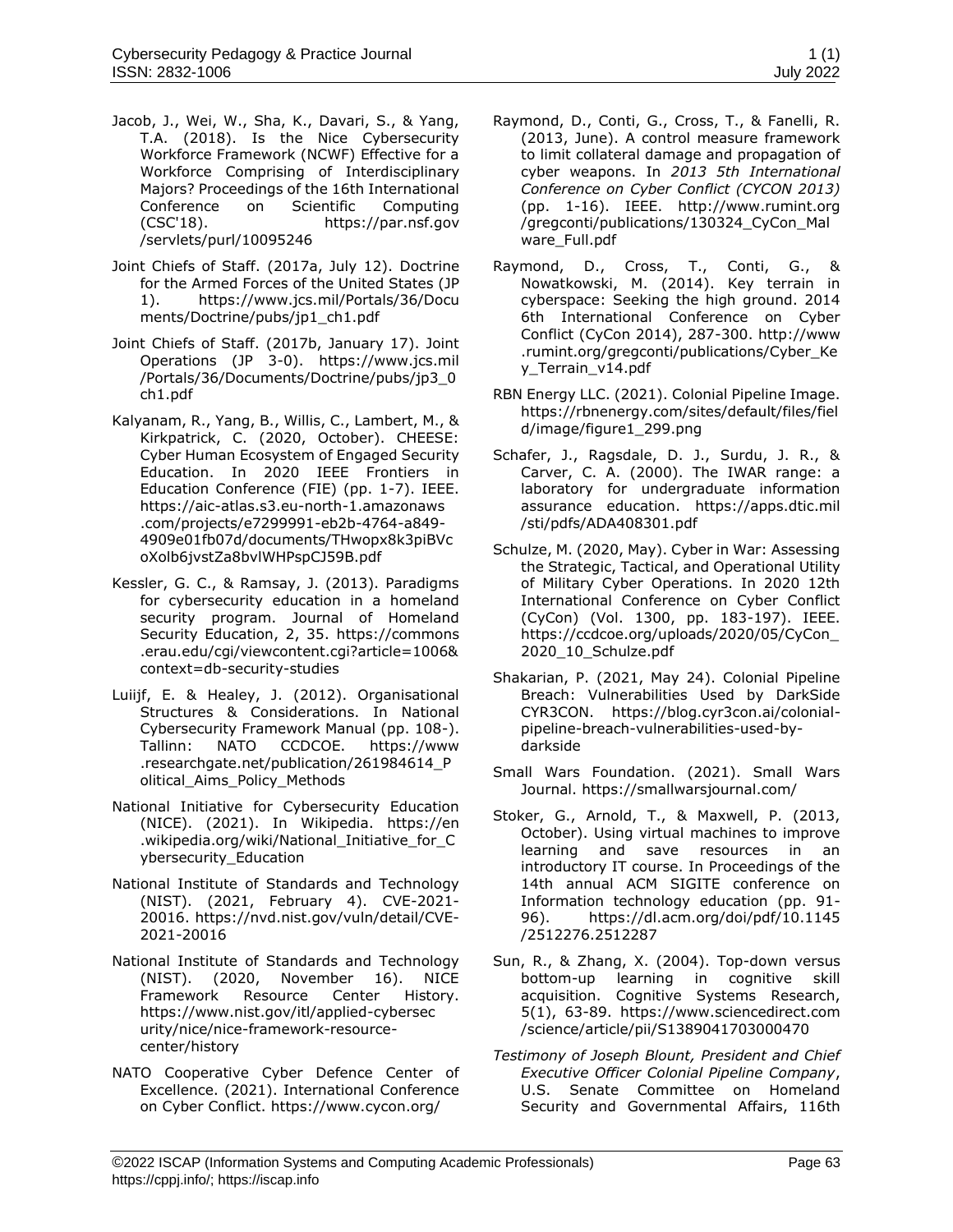Cong. (2021). [https://www.hsgac.senate](https://www.hsgac.senate.gov/imo/media/doc/Testimony-Blount-2021-06-08.pdf) [.gov/imo/media/doc/Testimony-Blount-](https://www.hsgac.senate.gov/imo/media/doc/Testimony-Blount-2021-06-08.pdf)[2021-06-08.pdf](https://www.hsgac.senate.gov/imo/media/doc/Testimony-Blount-2021-06-08.pdf)

<span id="page-13-0"></span>Von Glasersfeld, E., & Steffe, L. P. (1991). Conceptual models in educational research and practice. *The Journal of Educational Thought (JET)/Revue de la Pensée Educative*, 91-103. [https://www.jstor.org/stable](https://www.jstor.org/stable/23767267?casa_token=k50ylvFfHwcAAAAA%3A2ntSGivNDgvk4i6F_IY4L5J3atM4gR4quf5tRnv6uZTD9RLCc9Mqz0OFCjmwdwHXowf5SOmht6qiHglPGH8cylV-8yAizoh6zbzFml6tBp-f0Ooq3lin&seq=1&socuuid=5c07442f-543a-4da1-afe1-8acf3007b596&socplat=email#metadata_info_tab_contents) [/23767267?casa\\_token=k50ylvFfHwcAAAAA](https://www.jstor.org/stable/23767267?casa_token=k50ylvFfHwcAAAAA%3A2ntSGivNDgvk4i6F_IY4L5J3atM4gR4quf5tRnv6uZTD9RLCc9Mqz0OFCjmwdwHXowf5SOmht6qiHglPGH8cylV-8yAizoh6zbzFml6tBp-f0Ooq3lin&seq=1&socuuid=5c07442f-543a-4da1-afe1-8acf3007b596&socplat=email#metadata_info_tab_contents) [%3A2ntSGivNDgvk4i6F\\_IY4L5J3atM4gR4quf](https://www.jstor.org/stable/23767267?casa_token=k50ylvFfHwcAAAAA%3A2ntSGivNDgvk4i6F_IY4L5J3atM4gR4quf5tRnv6uZTD9RLCc9Mqz0OFCjmwdwHXowf5SOmht6qiHglPGH8cylV-8yAizoh6zbzFml6tBp-f0Ooq3lin&seq=1&socuuid=5c07442f-543a-4da1-afe1-8acf3007b596&socplat=email#metadata_info_tab_contents) [5tRnv6uZTD9RLCc9Mqz0OFCjmwdwHXowf5](https://www.jstor.org/stable/23767267?casa_token=k50ylvFfHwcAAAAA%3A2ntSGivNDgvk4i6F_IY4L5J3atM4gR4quf5tRnv6uZTD9RLCc9Mqz0OFCjmwdwHXowf5SOmht6qiHglPGH8cylV-8yAizoh6zbzFml6tBp-f0Ooq3lin&seq=1&socuuid=5c07442f-543a-4da1-afe1-8acf3007b596&socplat=email#metadata_info_tab_contents) [SOmht6qiHglPGH8cylV-8yAizoh6zbzFml6t](https://www.jstor.org/stable/23767267?casa_token=k50ylvFfHwcAAAAA%3A2ntSGivNDgvk4i6F_IY4L5J3atM4gR4quf5tRnv6uZTD9RLCc9Mqz0OFCjmwdwHXowf5SOmht6qiHglPGH8cylV-8yAizoh6zbzFml6tBp-f0Ooq3lin&seq=1&socuuid=5c07442f-543a-4da1-afe1-8acf3007b596&socplat=email#metadata_info_tab_contents) [Bp-f0Ooq3lin&seq=1&socuuid=5c07442f-](https://www.jstor.org/stable/23767267?casa_token=k50ylvFfHwcAAAAA%3A2ntSGivNDgvk4i6F_IY4L5J3atM4gR4quf5tRnv6uZTD9RLCc9Mqz0OFCjmwdwHXowf5SOmht6qiHglPGH8cylV-8yAizoh6zbzFml6tBp-f0Ooq3lin&seq=1&socuuid=5c07442f-543a-4da1-afe1-8acf3007b596&socplat=email#metadata_info_tab_contents)[543a-4da1-afe1-8acf3007b596&socplat=](https://www.jstor.org/stable/23767267?casa_token=k50ylvFfHwcAAAAA%3A2ntSGivNDgvk4i6F_IY4L5J3atM4gR4quf5tRnv6uZTD9RLCc9Mqz0OFCjmwdwHXowf5SOmht6qiHglPGH8cylV-8yAizoh6zbzFml6tBp-f0Ooq3lin&seq=1&socuuid=5c07442f-543a-4da1-afe1-8acf3007b596&socplat=email#metadata_info_tab_contents) [email#metadata\\_info\\_tab\\_contents](https://www.jstor.org/stable/23767267?casa_token=k50ylvFfHwcAAAAA%3A2ntSGivNDgvk4i6F_IY4L5J3atM4gR4quf5tRnv6uZTD9RLCc9Mqz0OFCjmwdwHXowf5SOmht6qiHglPGH8cylV-8yAizoh6zbzFml6tBp-f0Ooq3lin&seq=1&socuuid=5c07442f-543a-4da1-afe1-8acf3007b596&socplat=email#metadata_info_tab_contents)